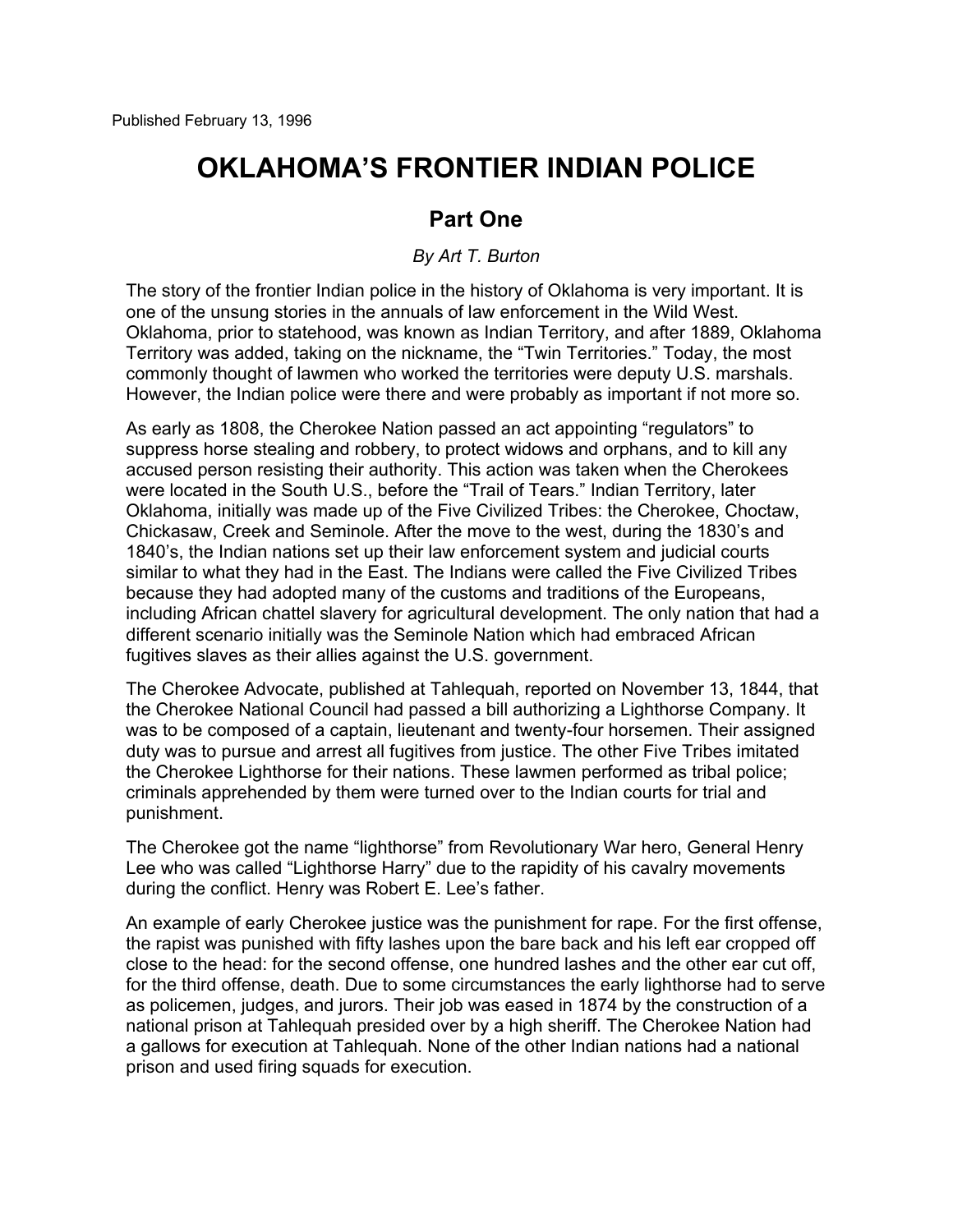Actually, the general rule of thumb in the Indian nations was for a criminal to be tied to a whipping post and lashed with a hickory switch by a lighthorseman in increments of 25, 50 and 75 if they were repeatedly arrested. After the third lashing a person could be condemned to death by a lighthorseman firing squad. The sentence was carried out by an Indian judge and jury. Traditionally, a condemned man would be released to his family and return in a year's time for his execution. Most all Indians honored this tradition except a few who escaped their punishment as the era of the Indian nations moved closer to an end in 1907. With this in mind, the Five Tribes, except for the Cherokee, didn't see a need for a national prison. The Chickasaw did maintain a jail at Tishomingo. A portion of the Seminole Nation whipping post is in the Oklahoma State Historical Museum in Oklahoma City.

After the Civil War, other Indians were ushered into Indian Territory. Those who created a credible police presence were the Osage at Pawhuska, the Kiowa and Comanche at the Anadarko Agency and the Cheyenne and Arapaho at the Darlington Agency. The latter two were located in the far western portions of the Indian Territory; the Osage in the north, next to Kansas. The Five Civilized Tribes lost these lands for participating in the Civil War on the side of the Confederacy. Although all the Indians were not sympathetic to the South, some did fight for the Union.

The Seminole Nation, being the smallest of the Five Tribes, had a different legal system in that the Chief was the judge and the council served as the court. Generally, the Seminole Lighthorse which were headquartered at Wewoka, were appointed and comprised of a captain, lieutenant and eight privates. Although the smallest in number, the Seminole Lighthorse was the most feared of all the Five Tribes because they were the most aggressive. The Seminole law stated explicitly that in order to protect officer: If, not withstanding the orderly deportment of the officer, the person to be arrested shall have the right to kill." This edict was followed by prompt action of the Seminole Lighthorse in pursuing felons.

The Creek (Muscogee) Nation Council on October 12, 1867, approved a provision in their legislature that stipulated there would be six districts, and each districts would have one company of lighthorsemen to be compensated by law. Each company consisted of one officer and four privates who were elected for two years by the vote of their respective districts. One judge was selected by the National Council for two years in each district and the lighthorsemen were subservient to his orders.

As early as the 1820's in Mississippi, the Choctaws had a lighthorse police, which served as judge, jury, and sheriff. The men who controlled the lawmen were Greenwood LeFlore, Charles LeFlore's uncle, and David Folsom. The lighthorsemen in Mississippi at that time rode over the country settling difficulties that arose among parties and individuals, and arresting, trying and inflicting punishment on all violators of the law. Peter Pitchlynn was made the head of the Choctaw Lighthorse in 1825, and the next year a treaty with the United States provided a permanent annuity for the police.

After the move to the West, the Choctaw Principal Chief had nine lighthorsemen under his command whom he appointed, and who served as his special agents in carrying messages, making arrests, keeping liquor at a distance during the council sessions, and assisting the U.S. Indian agent in the enforcement of laws. The Choctaws also had county sheriffs and each District Chief appointed one lighthorseman. A law was passed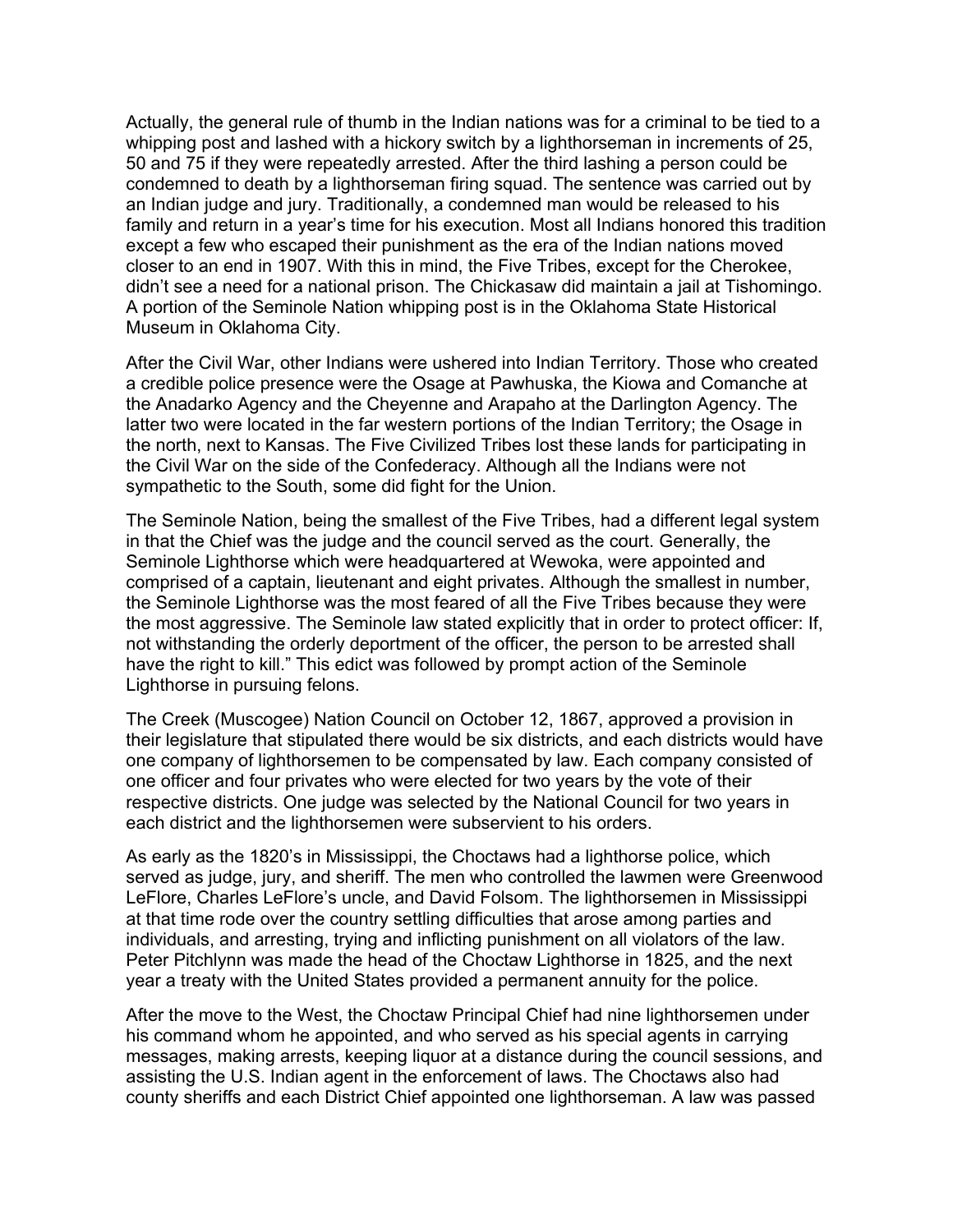in 1888 requiring two lighthorsemen be appointed to serve as bodyguards for the National Treasurer.

In the winter of 1873, Principal Chief William Bryant ordered the Choctaw Lighthorse to suppress an organized gang that was stealing horses and cattle. Almost forty members of the gang were arrested, of whom fifteen were immediately tried and shot.

The Chickasaw Lighthorsemen worked out of Tishomingo and the Choctaw Lighthorsemen were headquartered at Tuskahoma and Atoka. The Indian nations didn't have any jurisdictional rights over white men or black men who were not citizens of their nations. What the Indian Lighthorse did, on many occasions, was to stop non-citizens from breaking the law, detain them and turn them over to deputy U.S. marshals. The legendary Deputy U.S. Marshal Bass Reeves picked up many of his prisoners from the Seminole, Chickasaw, and Creek Lighthorse police on his trips through the nations. On some occasions the Indian lighthorse would kill a non-citizen and would have to stand trial in federal court at Fort Smith, Arkansas. The respective Indian nation would then pay for a defense lawyer for the policeman on trial.

In 1874, the federal government ordered the consolidation of Indian Agents for the Five Civilized Tribes. Prior to that, the Cherokee Agent was at Tahlequah, the Choctaw and Chickasaw at Boggy Depot, the Creek agent at Okmulgee, and the Seminole at Wewoka. The agent for the Five Civilized Tribes moved into a new building at Muskogee on January 1, 1876. The new office was called the Union Agency. In February of 1880, Col. John Q. Tufts, United States agent for the Union Agency of Muskogee, Indian Territory, organized a unit of Indian police to operate throughout the Five Civilized Nations. The policemen were recruited from the lighthorsemen from the various nations. The official title for this group was United States Indian Police or U.S.I.P. It is interesting to note that also in the Cherokee, Choctaw, and Chickasaw nations they had county or district sheriffs who were appointed by the Indian political leadership. Many of the larger Indian towns also had constables.

The United States Indian Police headquartered at Muskogee could travel through all the Five Tribes in pursuit of Indian citizen criminals. The Indian Police and Lighthorse police were deputized on many occasions by deputy U.S. marshals to serve as federal possemen in pursuit of non-Indian citizens.

The United States Indian Police were completely under orders of the Indian agent. They occasionally assisted in the enforcement of tribal laws. They also arrested criminals, whom they turned over to deputy U.S. marshals, and removed illegal squatters and intruders who had been reported to the agent by the Principal Chief. They arrested fugitives from justice and turned them over to the officers of neighboring states when the governors made request upon agents, as they sometimes did, instead of upon the Principal Chief. However their number one duty was upholding Federal laws in response to introducing liquor into the Indian Territory. U.S.I.P. were paid a salary ranging from five to fifteen dollars a month from the U.S. government and received additional monies from the tribes for removing intruders and for special services.

There was great activity by the Indian police in the 1890's to suppress the manufacture and sale of "Choctaw beer," which was also known as "Choc." This was a popular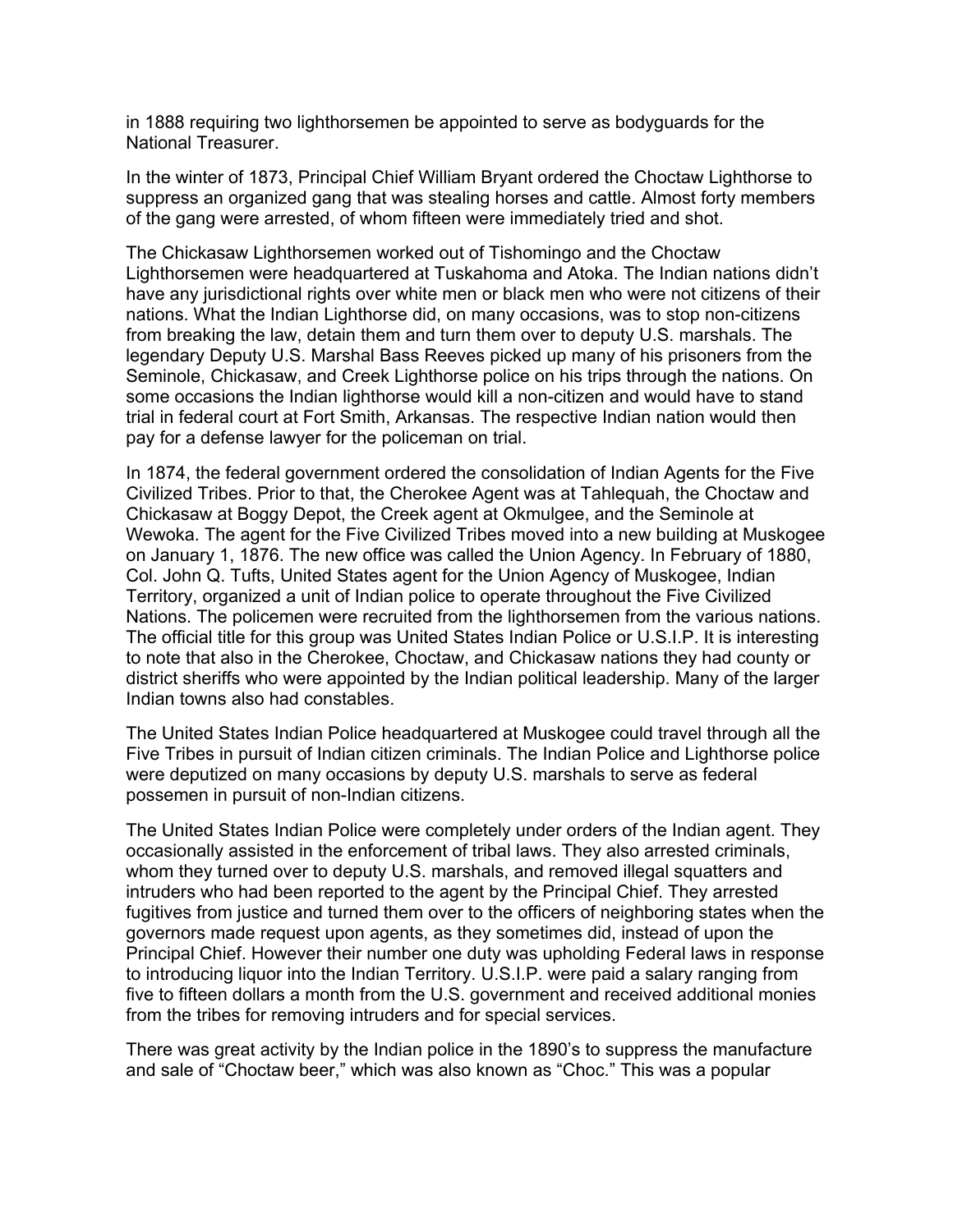alcohol drink made of barley, hops, tobacco and fishberries sold principally in the Choctaw mining towns.

Outside of the Five civilized Tribes in the Indian Territory there were also Indian policemen of note. The Osage Agency located at Pawhuska had a very good police department. The same could be said for the Darlington Agency Indian police, for the Cheyenne and Arapaho Reservation, and the Anadarko Agency Indian police for the Kiowa and Comanche Reservation. The Anadarko Agency police patrolled an area that included present day Oklahoma City.

In the Five Civilized Tribes, some of the lighthorse police were black men and white men. The blacks were citizens due to the Treaty of 1866, where the Indians were told to give their former African slaves citizenship and rights. The former slaves became known in the nations as Indian Freedmen and their descendants were likewise noted. The white men became citizens generally by marrying Indian women within the Five Tribes.

One of the first outstanding Indian police officers was the legendary Cherokee, Sam Sixkiller. Sixkiller at the age of nineteen joined a Union Indian artillery company under the command of his father, 1st Lt. Redbird Sixkiller, during the Civil War. In 1875, Sixkiller was appointed high sheriff of the Cherokee Nation and warden of the National Penitentiary. On February 12, 1880 Sixkiller became the first captain of the United States Indian Police headquartered at Muskogee, Indian Territory. As captain, Sixkiller had forty men under his command. Besides this position, Sixkiller also held a commission as a deputy U.S. marshal and a special agent for the Missouri Pacific Railroad. Sixkiller's duties included policing the streets of Muskogee, one of the most dangerous towns in the "Wild West." There were more lawmen killed in a fifty mile radius of Muskogee than anywhere west of the Mississippi River during the frontier era.

Sixkiller's main problems were the whiskey bootleggers, cattle thieves, murders, rapists, timber thieves, land squatters, train robbers, card sharks, and prostitutes servicing the railroad towns. During his six years as captain, Sixkiller was wounded once. It is reported that he killed a bootlegger from Missouri named Solomon Copple. Copple was attempting to peddle whiskey in and around Muskogee. Sixkiller cornered him outside of town. Copple tried to resist arrest and Sixkiller using his pistol, killed him.

The most famous Indian Territory outlaw that Sixkiller subdued was the notorious Creek Freedman, Dick Glass. Glass had a gang that operated throughout the Indian Territory. They stole horses in the Indian nations and exchanged them for illegal whiskey in Texas, bringing the contraband back across the Red River to be sold at a substantial profit. In June of 1885, Sixkiller put a posse together that included the equally renown Indian lawman Charles LeFlore. They set an ambush for Glass and his gang near Colbert in the Chickasaw Nation. The gang had a full supply of whiskey and were northbound. They rode tight into the trap set by the lawmen. Glass pulled his pistol, but caught a full charge from Sixkiller's shotgun that put him out of action, permanently. The rest of the gang were either killed or arrested shortly thereafter.

On Christmas Eve, 1886, Sixkiller was off duty and unarmed. Feeling a little under the weather, he made a trip to downtown Muskogee to pick up some medicine. He was met by two dastardly malcontents bent on mayhem: Dick Vann and Alf Cunningham. Sixkiller was stepping up on the platform on the north side of the Patterson Mercantile Store.